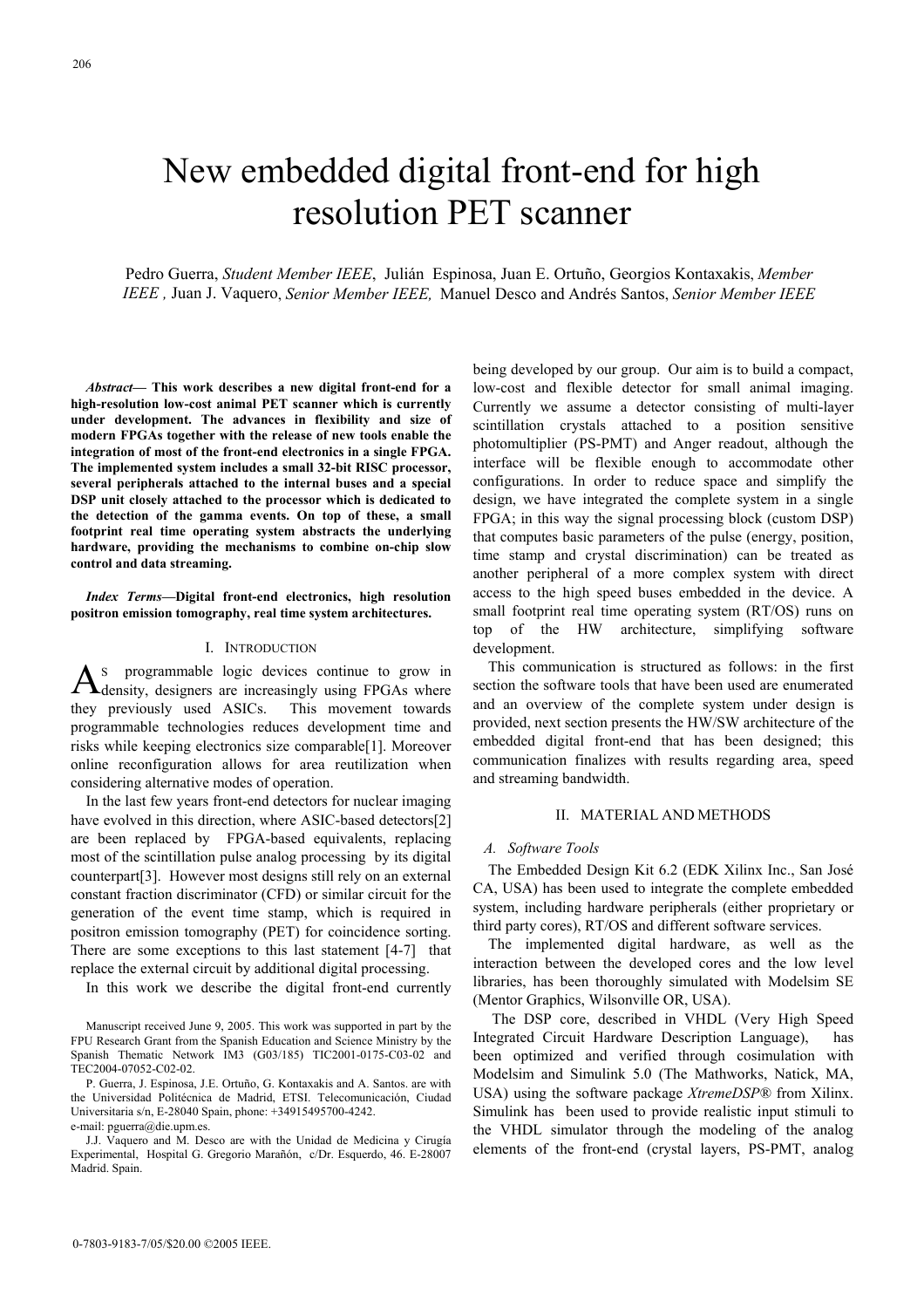## electronics and ADCs)[8].

The real time kernel μC/OS-II (Micrium, Weston FL ,USA), a highly portable preemptive real-time multitasking kernel, provides all the resources required by our application. This kernel, written in ANSI C, is suitable for safety critical systems common to aviation and medical products and has been certified in an avionics product by the Federal Aviation Administration (FAA) for use in commercial aircraft. Moreover  $\mu$ C/OS-II has been ported to the microprocessors currently supported by FPGA vendors (PowerPC, ARM, NiosII and Microblaze), providing an additional level of independence from the final target technology.

The front-end device is interfaced with internal tools developed with the .NET platform (Microsoft Corp., Redmond NY, USA).

# *B. System Overview*

The embedded front-end described in this work will be the main building block of the system, which will consist of:

- A master controller which will distribute the synchronization signals. These signals are required in order to guarantee that all modules share the same clock and the same value in the internal counters referring to time.
- An even number of acquisition modules, consisting of the scintillation crystals, PS-PMT, readout and acquisition +control, being the latter the object of this work.
- One or several concentrators, depending on the actual number of acquisition modules, which send data to a workstation for off-line fine coincidence resolution and image reconstruction.



Fig. 1. Tomograph overview: The detectors can be adapted to different geometries. All detectors report to a master controller for first level coincidence resolution and to an external computer for data storage. The master controller integrates other tasks such as time labeling of digitalized biological signals or gantry control.

The master controller will also include:

An acquisition interface for the registration of biological signals, such as the cardiac or respiratory cycle. Synchronization of external activity with the internal timestamps is important to ensure the validity of the acquired PET images and contributes to improve the reproducibility of PET investigations [9].

- A SW configurable coincidence detector. On every event detection the modules report the single to this unit, which discriminates for coincidences in a clock-cycle wide time window, producing a result before the pulse is completely characterized.
- Gantry control tasks, like controlling the rotating motor or stepping the bed.



Fig. 2. High Level architecture of the proposed system, and detailed view of the acquisition module

Apart from the PSPMT, analog readout and high voltage control, the acquisition module includes, as it is shown in the Fig. 2, the following blocks:

- A custom DSP core processes the Anger signals generated by the analog readout, which are sampled at a maximum sampling rate of 65MHz by an 8-channel free-running ADC from Texas Instruments (Dallas, TX, USA). When a pulse is detected, a programmable number of samples are extracted out of the input stream to compute the basic parameters of the scintillation pulse, producing a data packet. Each module will support a maximum count rate of 2Mcps.
- An Ethernet controller that sends the acquired data to the host computer. In order to simplify HW/SW development, the external Ethernet IC includes the physical (PHY) and medium access (MAC) layers [10].
- A microcontroller that handles the communication through the Ethernet as well as slow control.
- Clock management. For reliable coincidence detection, accurate timestamps are needed. For nanosecond accuracy we must be able to synchronize all modules within 1 ns [7]. This is achieved by a high-speed differential clock distribution and a SW correction after calibration. The master controller distributes a high precision 25MHz LVDS clock, which is used by each module to generate a synchronized 62.5MHz clock, making use of the low jitter internal PLLs available in current FPGAs.

In order to reduce space and increase flexibility most subsystem components are integrated in a single FPGA. A preliminary prototype of the digital part of the acquisition module has been assembled based on development kits from different vendors. This prototype enabled us proof the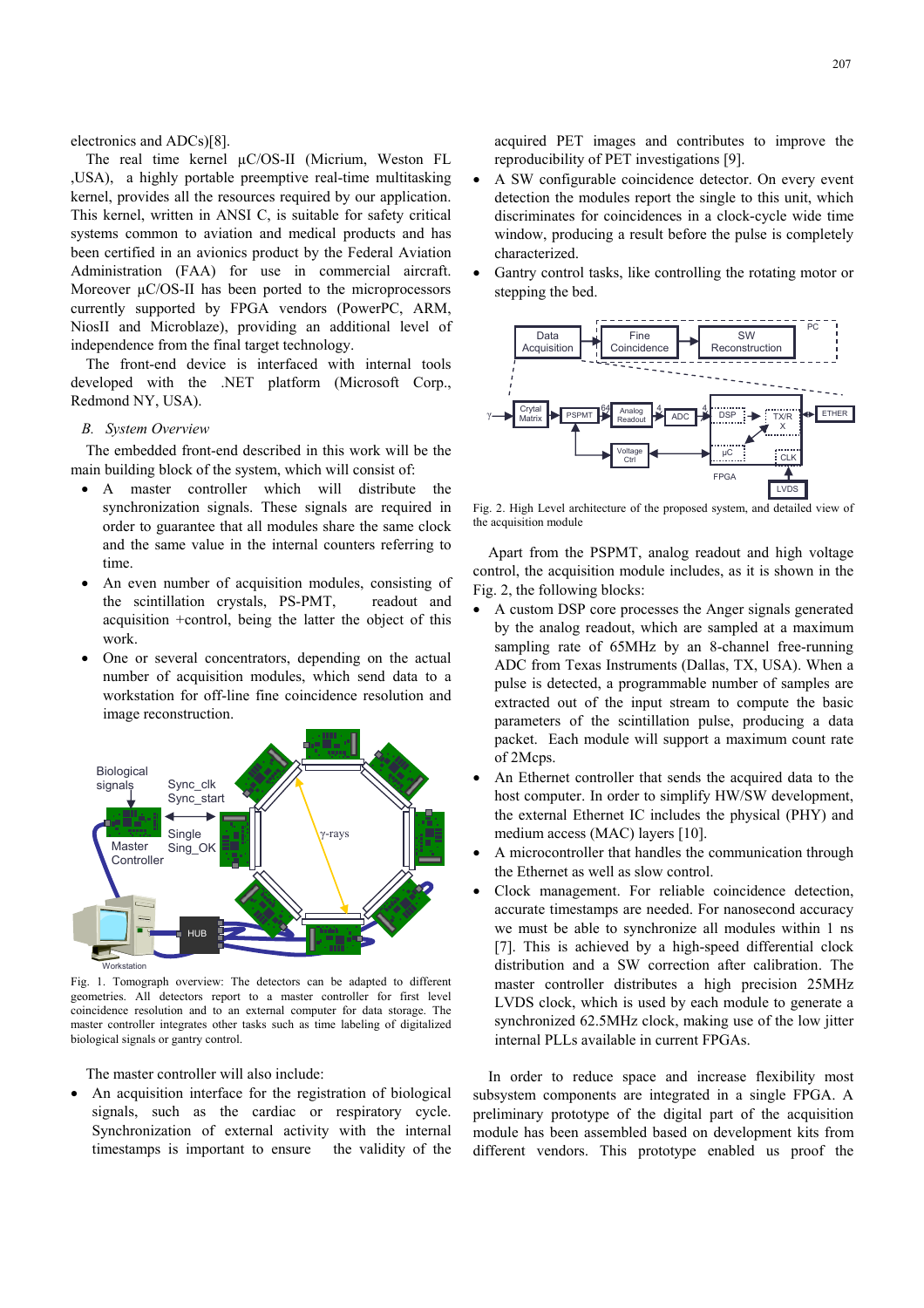concept, debug the developed SW and validate the HW/SW integration.

# III. PROPOSED ARCHITECTURE FOR THE EMBEDDED SYSTEM

## *A. Hardware Overview*

The on-chip system designed with the EDK is bus-centric, in the sense that relation among cores is defined by their attachment to system buses. Our design, whose architecture is shown in Fig.3, considers three internal buses: one for data, one for instructions in the internal memory and one for the onchip peripherals (OPB).



Fig. 3.. Architecture of the acquisition front-end. The FPGA integrates onchip a microprocessor, a custom DSP for pulse detection and all the required controllers for interface with the outer components and OS support.

The implemented system includes the following cores:

- Application specific DSP block (DSP) and clock management (CLK).
- The Microblaze( $uB$ ), a 32-bit RISC processor from Xilinx with Harvard architecture that requires around 1000 logic cells.
- x A debug module (MDM) for on-line debug through the JTAG.
- Memory controllers for external SRAM and FLASH (EMC) and also for the internal memory of 16KB
- Serial port (UART) and I2C controller.
- Interrupt controller (INTC).
- x Custom made Ethernet controller (ETHE).
- 2 Timers, one of them is required by the RT/OS for task scheduling.
- General purpose IO, including interface to an external watchdog timer (WDT).

# *B. DSP core*

This peripheral detects the scintillation pulses generated by the interaction of the gamma-rays with the crystal and transfers to the processor the extracted information through the OPB bus. The detection and acquisition process is highly pipelined, in such a way that up to a maximum of four consecutive pulses may coexist in the core, each of them in a different phase of processing.

As the block diagram of Fig. 4 shows, the data acquired by the ADC is handled by its controller which corrects the baseline (BLR) and normalizes the pulse, so that independently of the actual voltages the pulse is going from zero to positive values. When the instantaneous energy crosses the programmed threshold, a finite state machine (FSM) is triggered, enabling the integration of the pulse within a certain time window, as well as computing a timestamp for the pulse and a measure of the decay time, which will be used for depth-of-interaction correction in a phoswich system[11].



Fig. 4. Detailed block diagram of the DSP block. The pulse detection state machine triggers the acquisition of a pulse. The results are stored in a queue and, through the core interface, read by the embedded processor which immediately sends them to the external computer.

As a result of the detection, a data packet of 15 bytes is generated and stored in a queue where it waits for transmission. These packets are then transferred into an internal buffer of the IP interface and once enough data has been stored, the core raises an interruption that invokes the corresponding interrupt handler and the actual transmission to the host computer through the Ethernet interface.

The IP interface also includes 8 addressable registers, which are required to configure the acquisition parameters or read the core status.

As it has been earlier mentioned, the acquisition and processing is driven by a 62.5MHz clock which is synchronized to the external reference. However in order to guarantee the functionality of the system even when the PLL does no succeed in locking to the reference, the microprocessor and cores are driven by a local 50MHz clock. At the DSP IP interface, where both clock domains meet, data is asynchronously exchanged.

#### *C. Software Services*

Following Xilinx's methodology, we have created device drivers for every custom core, so that they automatically integrate with the design tool.

In order to improve design flexibility and reusability we have decided to count on the synchronization and communication services provided by an RT/OS, in particular the μC/OS-II was selected, which was extended with a new timer service. Additionally, during the system boot a filesystem based on Xilinx's libraries is mounted and the